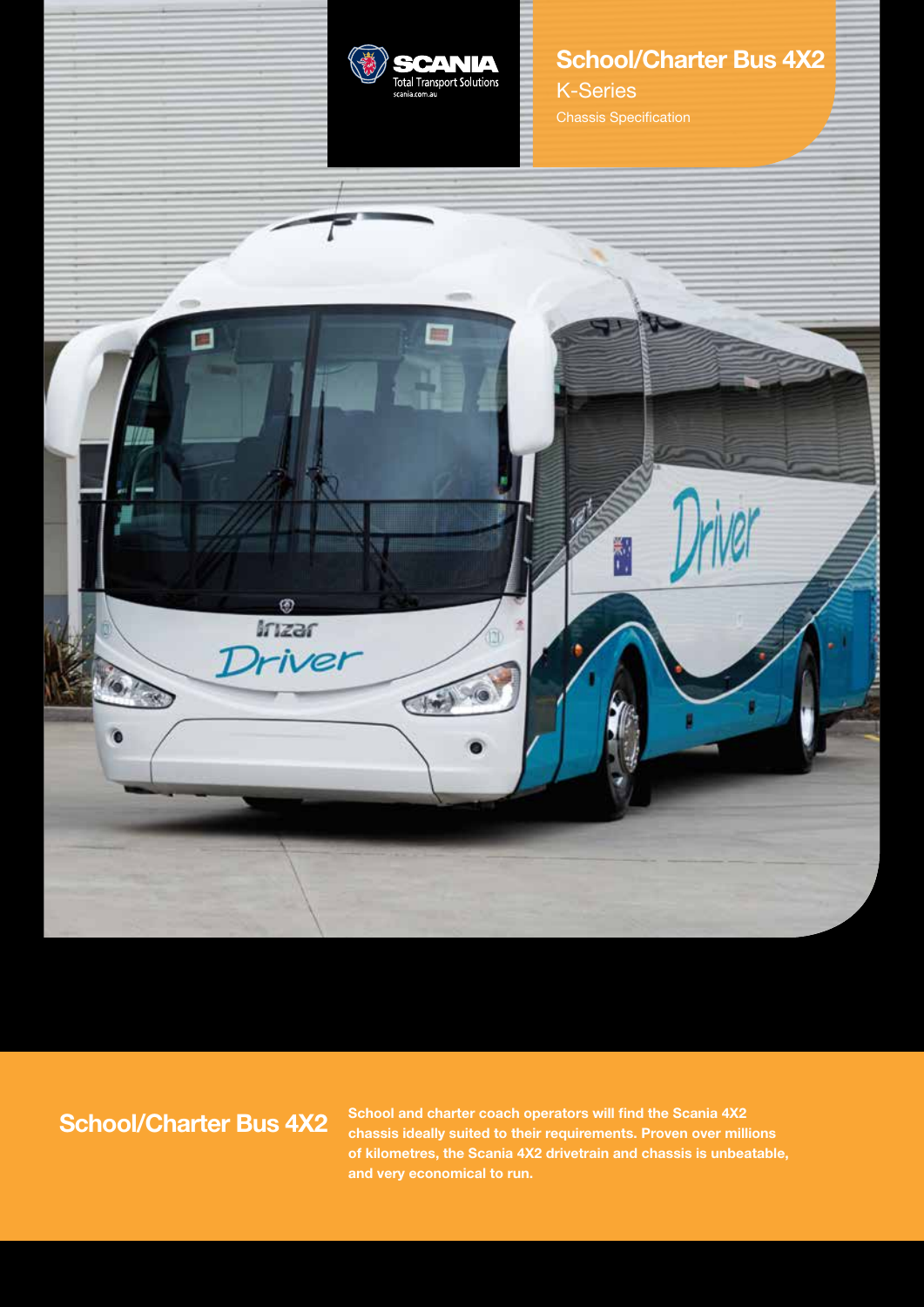

## **School/Charter Bus 4X2**

K-Series Chassis Specification

Scania is a global manufacturer of bus and coach chassis that meet the needs of operators on every continent. With total design and production control over chassis and powertrain, Scania delivers unrivalled reliability, durability and performance. Scania's Euro 5 and Euro 6 engines meet and beat the most stringent environmental standards around.





### **Engine Features**

#### **K 310 IB 4X2 – Euro 5**

- Model DC09 110 / 310
- Swept Volume 9 Litre Inline 5 Cylinder
- Power (Hp) 310, Power (kW) 228 @ 1900
- Torque (Nm) 1550 @ 1000 1350
- Injection System PDE
- Emission Control SCR
- Alternators 2 x 150 Amps

#### **K 360 IB 4X2 – Euro 5**

- Model DC 13 114 / 360
- Swept Volume 13 Litre Inline 6 Cylinder
- Power (Hp) 360, Power (kW) 265 @ 1900
	- Torque (Nm) 1850 @ 1000 1300
- Injection System PDE
- Emission Control SCR
- Alternators 2 x 150 Amps

#### **K 400 IB 4X2 – Euro 5**

- Model DC113 / 400
- Swept Volume 13 Litre Inline 6 Cylinder 220
- Power (Hp) 400, Power (kW) 294 @ 1900
- Torque (Nm) 2100 @ 1000 1350
- Injection System PDE
- Emission Control SCR
- Alternators 2 x 150 Amps

#### **K 320 IB 4X2 – Euro 6**

- Model DC09 108/320
- Swept Volume 9 Litre Inline 5 Cylinder
- Power (Hp) 320, Power (kW) 235 @ 1900
- Torque (Nm) 1600 @ 1050 1300
- Injection System XPI
- Emission Control SCR
- Alternators 2 x 150 Amps

#### **K 360 IB 4X2 – Euro 6**

- Model DC09 134/360
- Swept Volume 9 Litre Inline 5 Cylinder
- Power (Hp) 360, Power (kW) 265 @ 1900
- Torque (Nm) 1700 @ 1100 1350
- Injection System XPI
- Emission Control SCR
- Alternators 2 x 150 Amps

#### **Automatic Transmission**

- Transmission 6AP1700B (9 Litre 310 Hp)
- Type Automatic
- Gears 6
- Hydraulic Retarder
- Available on all 9 Litre Engines

#### **Opticruise Transmission**

- Transmission Scania GR 875R (9 and 13 Litre)
- Type Automated Manual
- Gears 8
- Hydraulic Retarder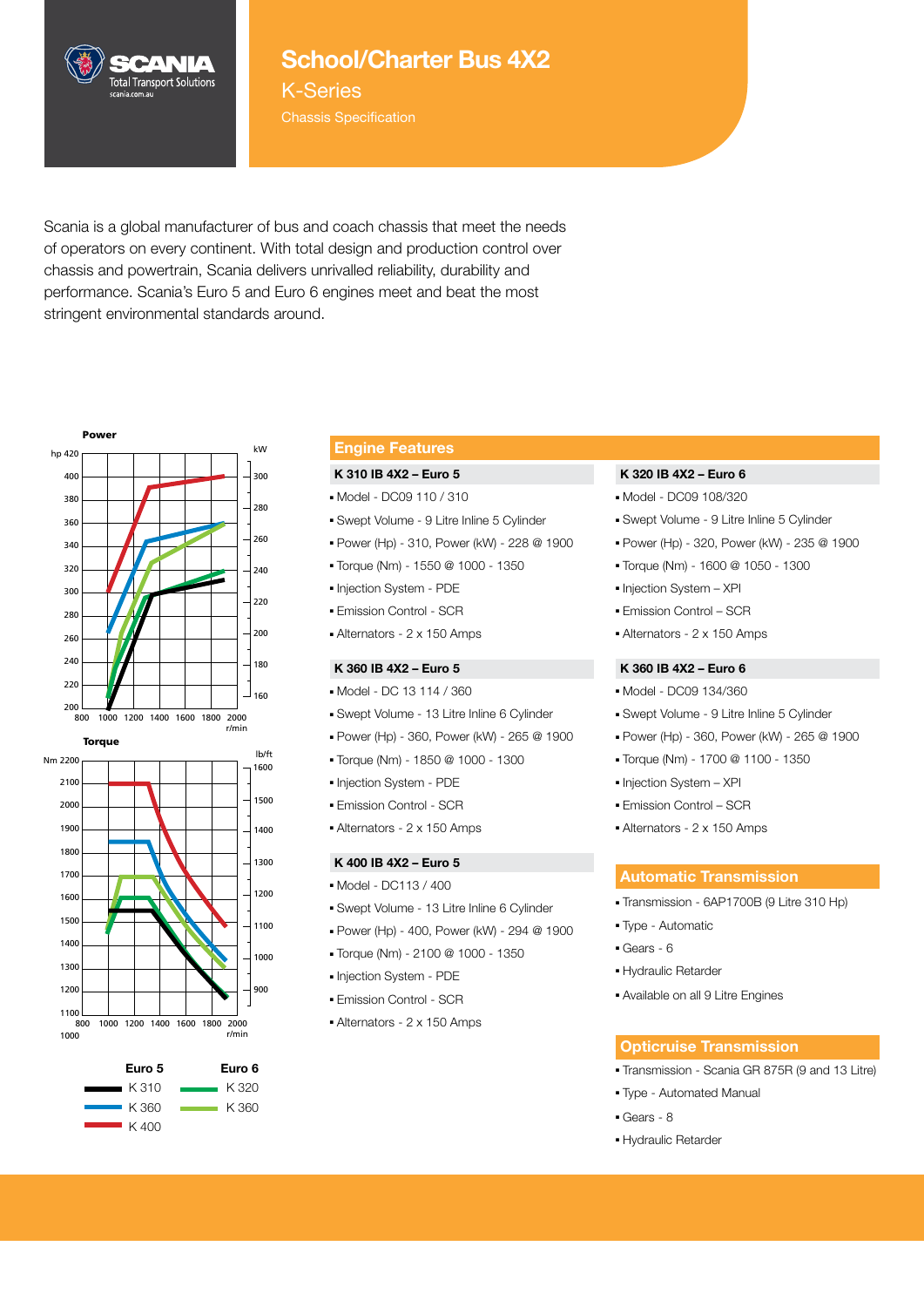





Scania Driver Support

#### **Front Axle**

- Model AMA 860
- Type Rigid I Beam
- Technical Rating 7,500 kgs

#### **Drive Axle**

- Model ADA 1303
- Type Hypoid
- Differential R660
- Technical Rating 12,000 kgs
- Ratio (Automatic Transmission) Automatic Transmission - 4.88:1
- Ratio (Manual Transmission) Manual Transmission - 3.07:1

#### **Suspension**

- Front Axle Suspension 2 x Air Bags
- Drive Axle Suspension 4 x Air Bags
- Full Kneeling Function
- Raise and Lower Function
- Level Control Electronic
- Anti Roll Bar Front and Rear

#### **Brakes**

- Front Axle Disc
- Rear Axle Disc
- ABS
- EBS
- Traction Control

### **Wheels**

- Rim Size 22.5" X 8.25"
- Type Dura-Bright Alloy
- Optional Steel Rim

#### **Tyres**

- Make Michelin
- Size 295/80

#### **Fuel Tank**

- Capacity 310 Litre
- Optional 465 Litre

#### **Electrical**

- Voltage 24V
- Batteries 2 x 12V 225 aH
- System CAN Bus

#### **Features**

- Ergonomic Driver Instrument Panel
- Adjustable Steering Column for tilt and reach
- Scania Communicator telematics
- 19,500 kgs technical capacity chassis
- Remote start/stop in engine bay
- Cruise Control
- Battery isolator in dash
- Scania Assistance
- Hill Hold
- Downhill hold speed function
- Under engine protection
- Secure hinged fuel cap
- Driver configurable dash display

#### **Options**

- Maintenance and Repair Programmes
- Scania Finance
- Additional fuel tank (465L)
- Wood grain steering wheel
- Independent front suspension
- Inner air filter
- Webasto diesel cooling system heater
- Tyre pressure monitoring
- Air cleaner dust ejector system